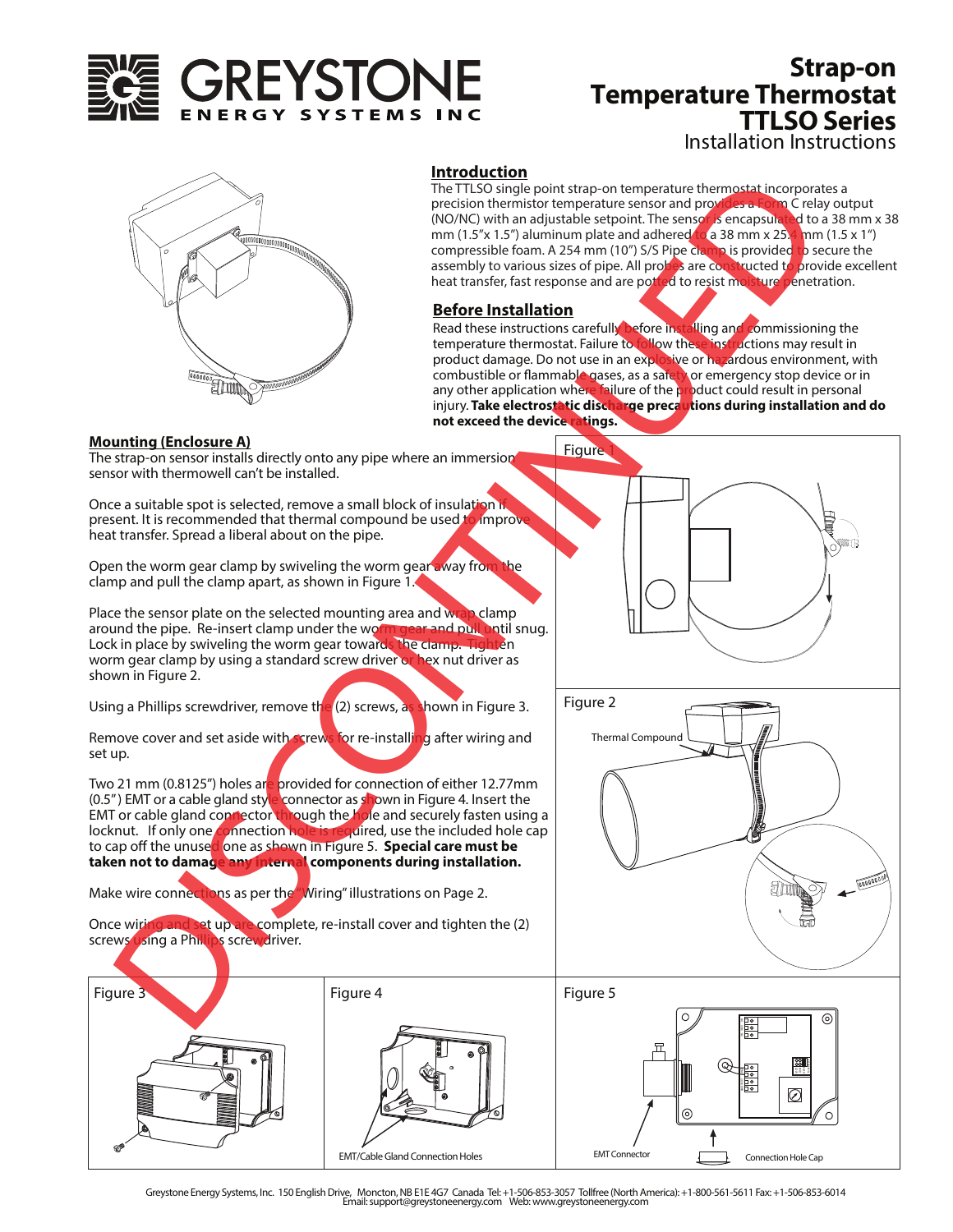

## **Mounting (Enclosure D)**

The strap-on sensor installs directly onto any pipe where an immersion sensor with thermowell can't be installed.

Once a suitable spot is selected, remove a small block of insulation, if present. It is recommended that thermal compound be used to improve heat transfer. Spread a liberal about on the pipe.

Open the worm gear clamp by swiveling the worm gear away from the clamp and pull the clamp apart, as shown in Figure 1.

Place the sensor plate on the selected mounting area and wrap clamp. around the pipe. Re-insert clamp under the worm gear and pull until snug. Lock in place by swiveling the worm gear towards the clamp. Tighten worm gear clamp by using a standard screw driver or hex nut driver as shown in Figure 2.

The enclosure has a hinged cover with latch. Open cover by pulling slightly on the latch on the right side of the enclosure. At the same time pulling on the cover, as illustrated in Figure 8.

Feed conduit through the provided hole in **bottom** of enclosure and secure with a lock nut as show in Figure 9. It is recommended that weatherproof conduit or cable gland fittings be

Make wiring connections as per the "Wiring" illustrations on Page 2.

Swing door closed until securely latched. For added security, 2 screws are provided that may be installed in the integrated screw tabs. See Figure 10.





Greystone Energy Systems, Inc. 150 English Drive, Moncton, NB E1E 4G7 Canada Tel: +1-506-853-3057 Tollfree (North America): +1-800-561-5611 Fax: +1-506-853-6014 Email: support@greystoneenergy.com Web: www.greystoneenergy.com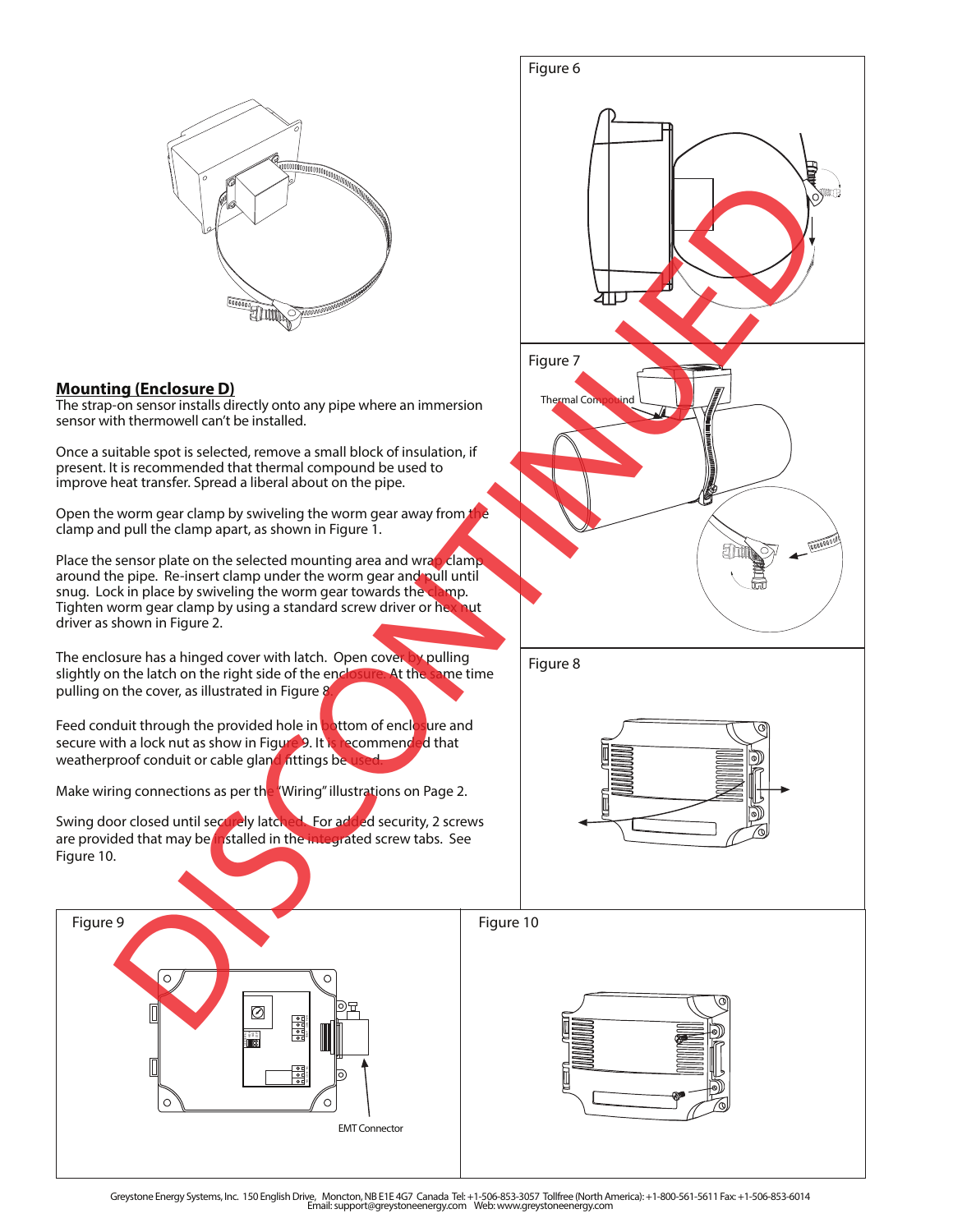**Wiring** • Deactivate the 24 Vac/dc power supply until all connections are made to the device to prevent electrical shock or equipment damage.

• Use 14-22 AWG shielded wiring for all connections and do not locate the device wires in the same conduit with wiring used to supply inductive loads such as motors. Make all connections in accordance with national and local codes.

• The temperature thermostat comes with the temperature sensor pre-wired to the PCB. If removal is required for installation then it may be re-wired as shown in Figure 11.

• Pull at least six inches of control wire into the enclosure, then complete the wiring connection according to the wire diagram for the applicable power supply as shown in Figure 12.

• Connect the DC positive or the AC voltage hot side to the PWR terminal. The supply common is connected to the COM terminal. See Figure 12.

•The relay has both Normally Open (NO) and Normally Closed (NC) contacts available. The relay output is available on the NO/COM/NC terminal. Make connections before applying power as shown in Figure 13.

• The setpoint differential has 3 jumper selectable settings (Low/Mid/High) Set jumper to desired differential as shown in Figure 14.

• To set the switching setpoint, turn the setpoint potentiometer to the desired temperature setting as shown in Figure 15.

• Once all connections settings are made and checked, power can be applied.